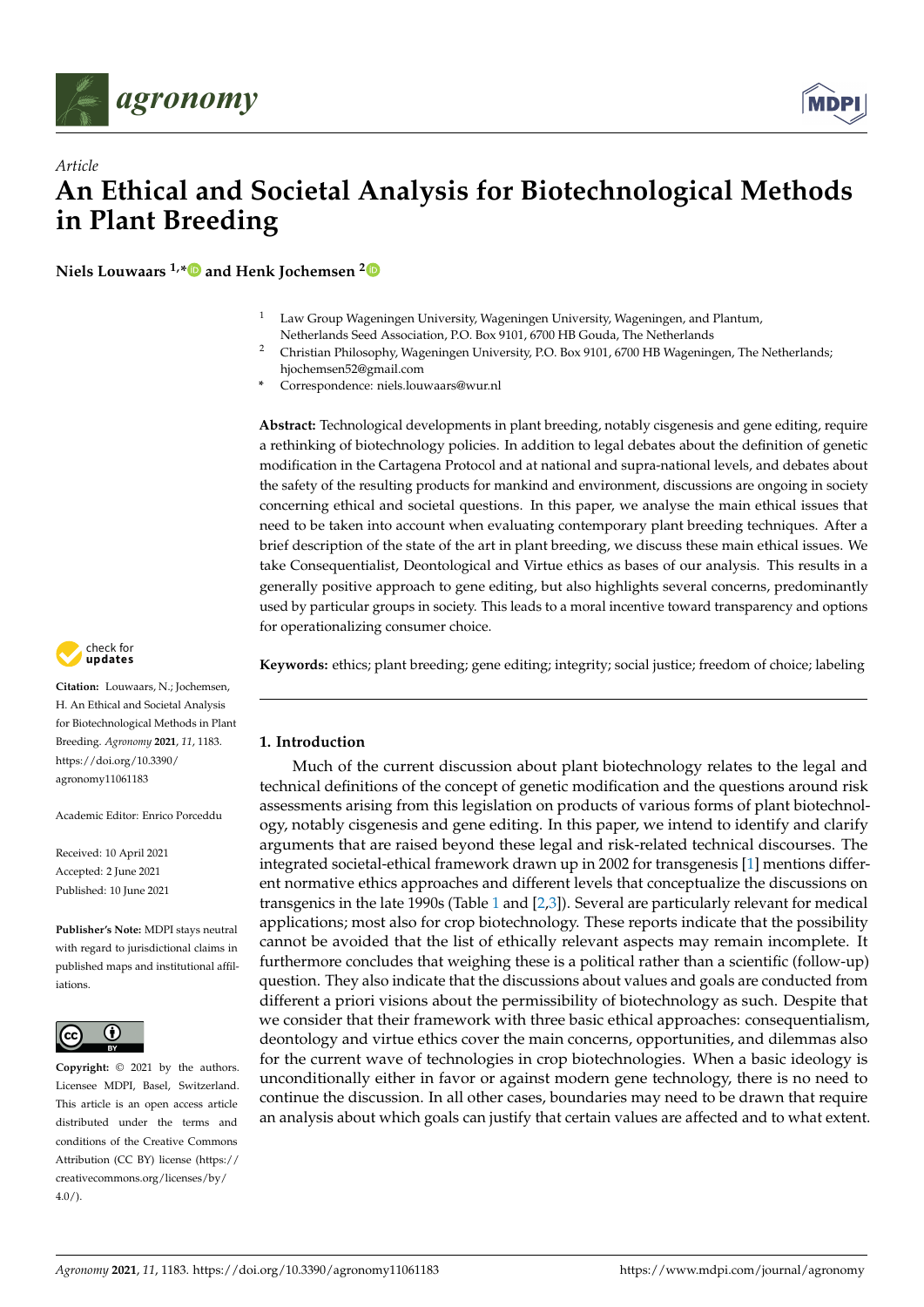<span id="page-1-0"></span>

| Scale/Type of<br><b>Ethics-Practice</b> | Global                          | Macro                                      | Meso                                                                 | Micro                                                                                                |
|-----------------------------------------|---------------------------------|--------------------------------------------|----------------------------------------------------------------------|------------------------------------------------------------------------------------------------------|
| Consequentialism<br>(proportionality)   | Sustainability,<br>Biodiversity | Scarcity, Consumer<br>interests, Relevance | Commercial interests,<br>Efficiency, Effectivity,<br>Safety, Risk    | Welfare, No-harm,<br>Do good                                                                         |
| Deontology<br>(normative)               | Dignity, Human<br>rights        | Fundamental rights,<br>Access, Justice     | Patenting, Integrity<br>(organisms)                                  | Consent (patients)<br>Individual freedom for<br>breeder/farmer Intrinsic<br>value Integrity (object) |
| Virtue ethics<br>(intentionality)       | <b>Lustice</b>                  | Citizenship<br>Stewardship                 | Professionality Loyalty<br>Image Responsibility<br>Cultural identity | Attitude Integrity<br>(subject) Care                                                                 |

**Table 1.** Levels and styles of ethics (adapted from [\[1\]](#page-11-0)).

### **2. Societal Context**

The societal context of the present discussion is on the one hand formed by the major goals of agriculture and plant breeding. Crop production is to support human needs toward food, feed, fiber, and many other products through the management of natural resources such as land, water, crop genetic resources. To sustain this into the future, this needs to be done with limited environmental impact, more circular with regard to material flows, and with a greater attention to biodiversity and soil management. At the same time, crop production must prepare for the effects of climate change, must continue to produce sufficient healthy food and animal feed (protein transition) for a growing and more affluent global population, and must also increasingly provide for plant-based raw materials for the 'greening' industry. Innovation in crop production is thus indispensable. Plant breeding has had a significant role in advancing agriculture to the needs in different periods of human civilization. It can now significantly contribute toward societal directions, such as the Green Deal of the European Union. On the other hand, it is understood that the urgency of realizing those goals make an acceleration of breeding processes highly desirable as conventional breeding takes a lot of time (between 6 and 20 years from crossing to seed of a new variety in the farmers' field).

Since the emergence of genetic modification in the 1980s debates have taken place in society about the ethical acceptance of biotechnology in animal breeding. Whereas welfare is a major issue in animal breeding, this plays a minor role in plants. There are no parallels in plant breeding to questions such as "Is the breeding of better meat producing cattle morally acceptable if the calves can only be born by Cesarean section?" Philosophical arguments about species integrity and intrinsic value of the plant do play a role though. Furthermore, questions are raised about how breeding contributes to or detracts from the type of agriculture that we might prefer, for example around herbicide-tolerant crops that enable large-scale cultivation, sometimes at the expense of the conservation of forest biodiversity. There is also public concern about the dominance of globally operating seed and agrochemical companies  $[4,5]$  $[4,5]$ . On the other hand, reference is made to the possibilities of the technology to help solve an ethically problematic situation. For example, the Ethics Council in Denmark [\[6\]](#page-11-5) asks whether it would be unethical not to use technical possibilities in breeding when they may tackle morally important issues such as hunger and climate change. The technical possibilities thus become part of ethical dilemmas.

Before going into the ethical discussion in more detail, we will first give a general overview of the developments in breeding and the techniques that are currently under debate.

## **3. Breeding Methods**

Plant breeding is basically the collection and creation of diversity, followed by selection within that diversity of plants that meet a predefined goal. In the last 150 years, various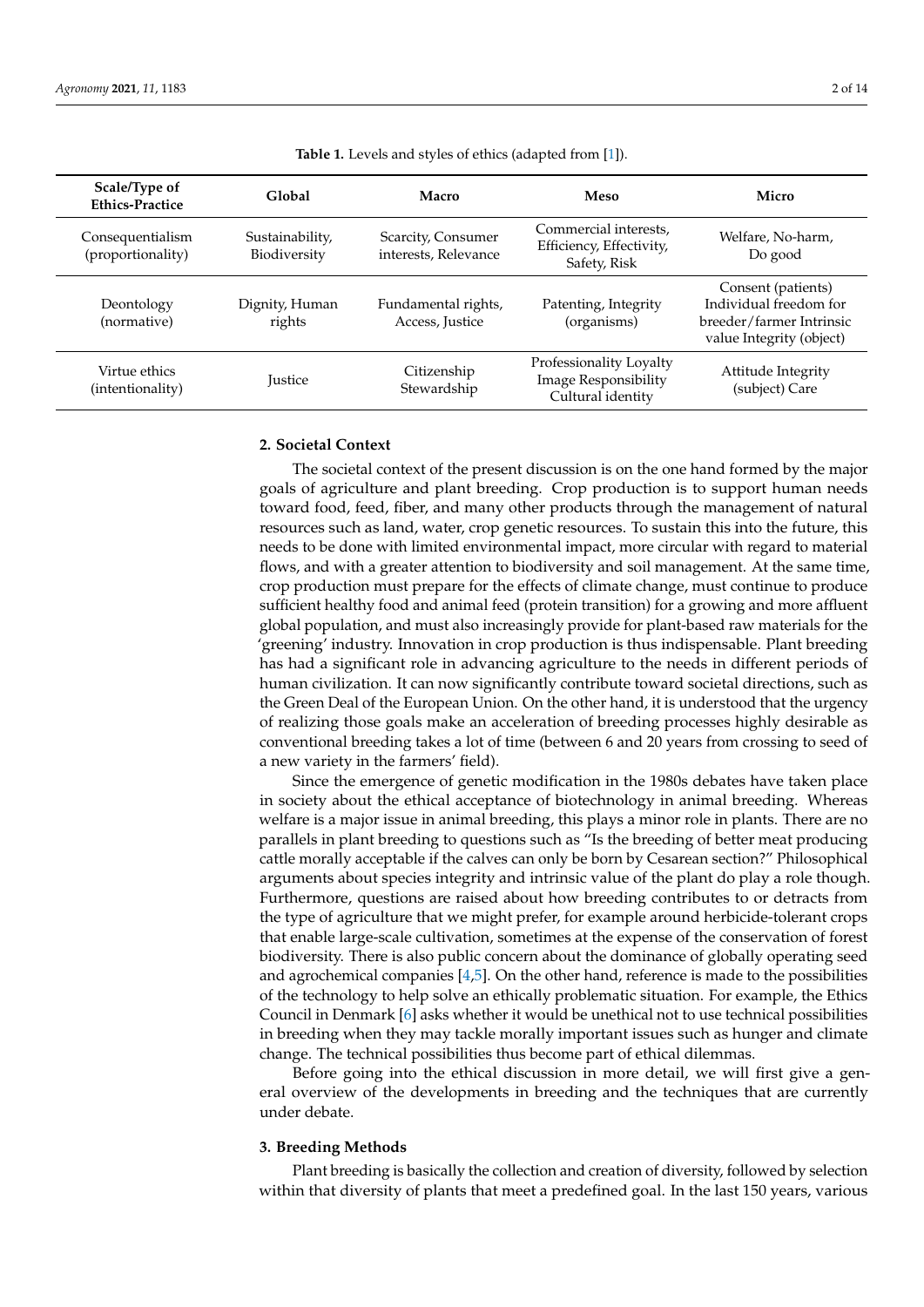insights in biological processes have been acquired that have enabled increasingly efficient and effective breeding. These methods either support the creation of diversity or facilitate selection. Three basic inventions laid the basis: the insight that the flower has male and / or female organs in the 17th century [\[7\]](#page-11-6), which can be seen as the start of the conscious crossings creating diversity. In 1900 the principle of heredity was quantitatively explained on the basis of Mendel's papers [\[8,](#page-11-7)[9\]](#page-11-8), written some 35 years earlier, which lead to the selection of parents and descendants. This can be considered the start of scientific breeding. In 1953 the structure of DNA was published [\[10\]](#page-11-9), which is the starting point of molecular genetics.

For the creation of "new" variation, the main breeding methods are:

- Introduction of diversity from other regions and crossing with the local genepool (from ca 1800 [\[11\]](#page-11-10));
- Use of hybrid vigor by creating hybrids using controlled crossing of selected parent lines (1925 [\[12\]](#page-11-11));
- Mutagenesis using ionizing radiation (1930s) [\[13,](#page-11-12)[14\]](#page-11-13)
- Duplication of the number of chromosomes with colchicine (1940s [\[15\]](#page-11-14));
- Chemical mutagenesis on plants / tissues and in cell cultures (1940s [\[16\]](#page-11-15));
- Embryo rescue, preventing abortion in crosses of related species (1950s [\[17\]](#page-11-16));
- Cell fusion and protoplast fusion with the aim of combining genomes (1970s [\[18\]](#page-11-17));
- Transgenesis: the transfer of functional genes from one species to another (1980s [\[19\]](#page-11-18));
- Cisgenesis: the transfer of functional genes within (or between crossable) species (2000s [\[20\]](#page-11-19));
- Targeted mutagenesis: the targeted cutting and/or replacement of base pairs (ZnFin-ger, TALEN [\[21\]](#page-11-20), etc. 2005) and techniques based on CRISPR cas (2012 [\[22\]](#page-12-0)).

Selecting new desired variants is done with the following methods:

- Line and family selection (1880s [\[23\]](#page-12-1));
- Mathematical statistics as an aid in the selection (1920s [\[24\]](#page-12-2));
- Tissue culture techniques for quick propagation which took off in the 1960s [\[25\]](#page-12-3)
- Doubled haploids to accelerate homozygosity (1960s) [\[26\]](#page-12-4);
- Molecular Marker-assisted selection (late 1980s [\[27\]](#page-12-5));
- Genomic selection (2010s [\[28\]](#page-12-6)).

Until the introduction of transgenic plants and clones (sheep Dolly) and transgenic (bull Herman) farm animals in the 1980s, there never was a public debate about methods in plant breeding. A discussion about molecular techniques in the selection process quickly ceased. Greenpeace supported the use of molecular biological tools in selection processes [\[29\]](#page-12-7), but not the use of molecular knowledge to create new variation. Ethical discussions about DNA-technologies arose in the health professions where genetic modification was broadly accepted in vaccine and drug development; debates are ongoing about affecting the germline though [\[30\]](#page-12-8).

In plant breeding, such discussions have been sparked again over the past 15 years by the emergence of cisgenesis, as a potentially more acceptable alternative to transgenesis, and currently by the new gene editing techniques [\[31](#page-12-9)[,32\]](#page-12-10). In some groups, notably in organic and biodynamic circles, this triggered discussions about older techniques as well, which on closer inspection are considered not to fit either within their views on agriculture. These techniques include forms of male sterility, duplication of chromosomes, mutation breeding and hybrid varieties.

#### *Gene Editing*

Gene editing (or genome editing) is the targeted modification of the DNA to insert, change or disable the function of a gene. Roughly three areas of application of these methods are distinguished (SDN = Site Directed Nucleases):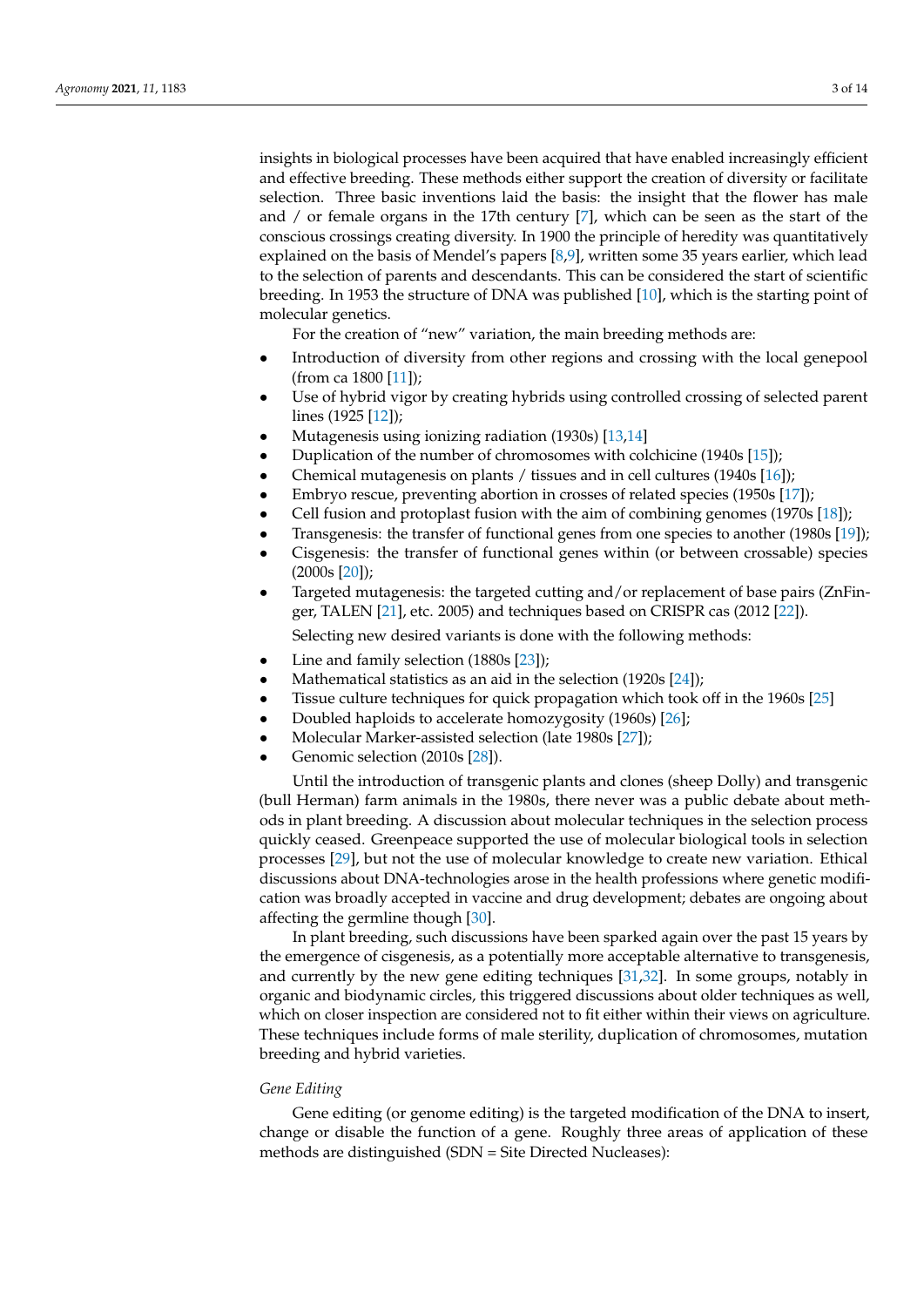- In SDN-1 applications, mutations consisting of changes in a few base pairs, are generated as a result of an error-prone gene natural repair mechanisms of the DNA after double-stranded cuts are made at a particular in a predefined location.
- In SDN-2 applications, specific point mutations, small deletions / additions are generated as a result of the introduction into the cell of a repair DNA template. By means of homologous recombination (HR), precise and small genetic changes can be achieved in a gene adapting its function.
- In SDN-3 applications, entire functional genes can be inserted into a desired location in the genome through the delivery of exogenous donor DNA up to several kilobases long.

SDN-1 or SDN-2 techniques, leading to small changes in the genome without crossing species boundaries, do not result in plants that could not also be obtained with traditional widely accepted—breeding methods or that could not arise spontaneously in nature. This is also the case with the site specific cis-genic replacement of a plant allele with another one from the same or a crossable species in an SDN-3 cis-genesis procedure. Transferring a gene from an unrelated species using SDN-3 produces plants that could not commonly arise in nature even though horizontal DNA transfer can occur from certain bacteria to their host plants, and it was even shown among (parasitic and ferns) plants [\[33\]](#page-12-11). Such transgenic approach will not be included in the further analysis.

# **4. Ethical Considerations—Consequentialism**

Consequentialism or consequence ethics is an ethical-philosophical approach in which ethically correct action is characterized by a good result of the actions. In terms of plant breeding our focus is on the mainly utilitarian explanation of it. Initially that is, of course, to cater for today's human needs in terms of food, feed, fuel, and other products. However, plant breeding is a very future-focused enterprise, so in this section we will focus mainly on the (potential and probable) consequences with regard to sustainability, biodiversity, and potential negative effects derived from unintended side effects of the technology.

## *4.1. Sustainability*

Sustainability is a general value; the concept was defined in the report Our Common Future, the so-called Brundtland report presented to the General Assembly of the United Nations in 1987 [\[34\]](#page-12-12). It attempts to do justice to the perspectives of People (social), Planet (ecological) and Profit (economic), and to find a balance between them. In terms of plant breeding, the question is to what extent breeding contributes to these components.

The 'People' aspect may, in addition to enabling socially resilient communities, relate to the contribution of breeding for health, i.e., through selection on health enhancing compounds such as vitamins, and bioavailable iron and zinc in food, or through making vegetables more readily available (and appealing) for more people.

Breeding on the one hand strongly focuses on yield enhancement and stability, and on the other on aspects of resource use efficiency, notably related to fertilizers and water, and on reducing food losses. Increasing the yield of a crop per surface area can be regarded as positive from a sustainability perspective (Planet and Profit), freeing up more space for nature and other land uses. Important yield determinants are resistant to diseases, pests and weeds, and tolerant to abiotic factors such as drought, salinity, heat, and cold. Further yield-related components include resource use efficiency (yield per amount of fertilization and water), harvest index (amount of usable product compared to less useful plant parts), and crop-specific issues such as reducing crop losses. Breeding for disease resistance can also limit the use of chemical crop protection and drought tolerance reduces the need for irrigation during a dry summer. Plant breeding can therefore make an important contribution to improving the 'Planet' aspects of sustainability when such breeding goals are prioritized.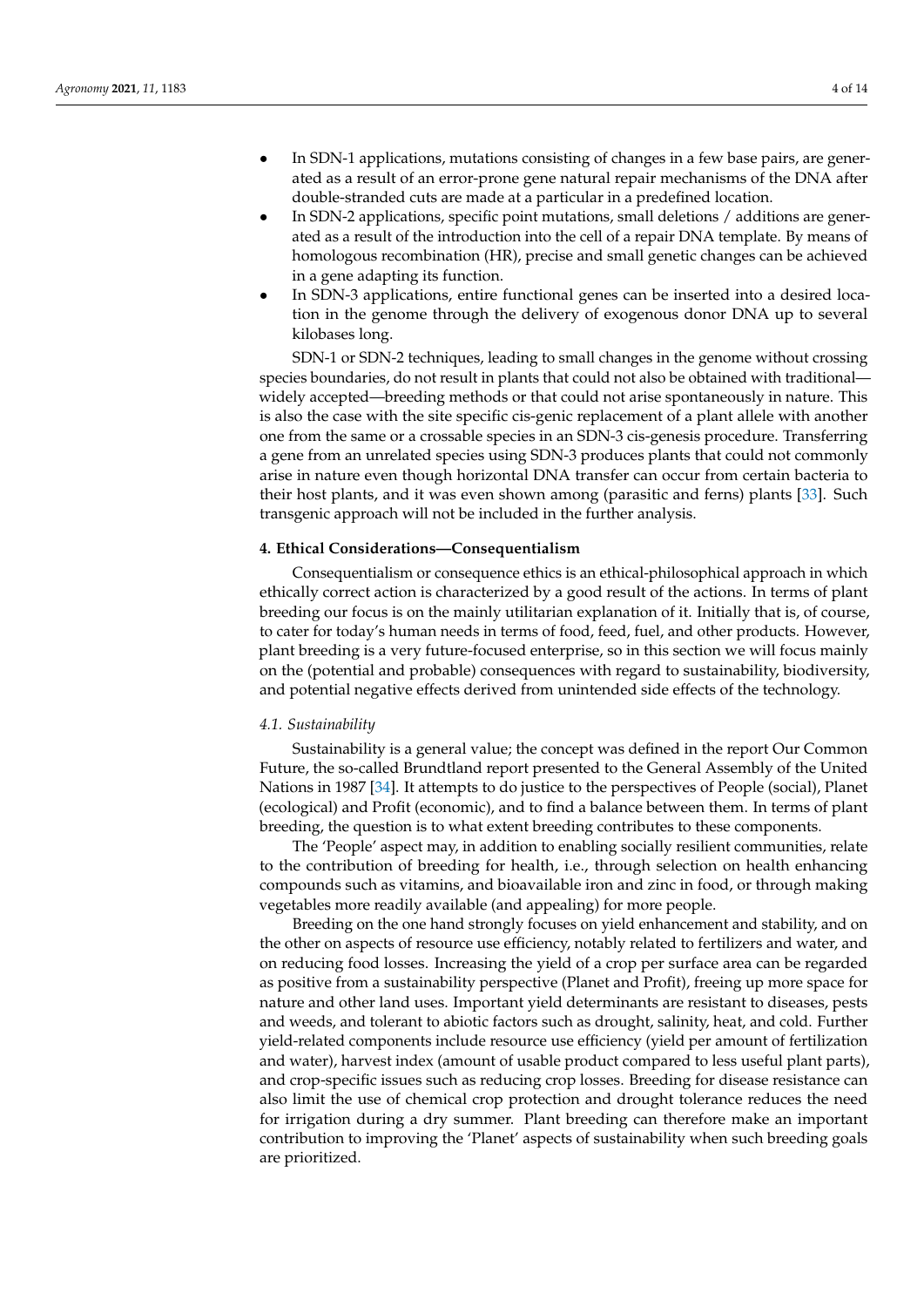Sustainability is also directly or indirectly related to product quality. This may concern processability (brewing quality of barley), shelf life of flowers, vegetables and fruit (reduction of food losses), and consumer qualities (taste, consistency, nutritional value).

The actual contributions of breeding to sustainability is under discussion. Breeding can adapt crops to certain cultivation techniques, whose contribution to sustainability is debated. An example is herbicide tolerance, which allows for large-scale cultivation because less labor is required for weeding, but which increases the use of chemicals with an impact on the environment. This can be considered negative, but in areas where erosion is lurking (dust-bowl in the US) zero tillage with herbicides, may be positive from a soil management point of view. Furthermore, although the most widely debated form ("Roundup Ready") of herbicide tolerance is a result of biotechnology, it can be pointed out that also non-GM plants exist that are tolerant to certain weed killers. It is, therefore, logical not to regulate herbicide tolerance through biotechnology laws, but rather through the crop protection regulations.

Policy choices can also have a marked effect in the 'Profit' component of sustainability, including unintended economic side effects at this level. The expenses needed to get a GMO cultivar accepted are very high due to the extensive regulation requirements. Due to this, GMO regulation-only internationally operating companies have the legal and financial capacity to deal with these regulations. Such regulatory costs can only be recouped when genetic modification is applied to the world's largest crops (especially corn, soy, and cotton), so the technology has almost exclusively been applied to those crops that are used for animal feed.

The profit component of sustainability is also illustrated by the protection of transgenic technologies and trait patents as opposed to protection of varieties through plant breeder's rights which has an important open innovation character. That aspect will be discussed under the heading of social justice.

#### *4.2. Biodiversity*

Biodiversity is a value and a policy goal linked to sustainability. It mainly concerns three system levels that are not often distinguished in societal discussions on biodiversity: diversity in ecosystems (landscape), species diversity within (agro-) ecosystems and genetic diversity within the species (within and between plant varieties). There are particularly some concerns about the genetic diversity resulting from plant breeding—the diversity between varieties from which the farmer can choose.

Historically, there have been three 'bottlenecks' to crop genetic diversity [\[35\]](#page-12-13): domestication (from wild plant to crop), distribution across the world (usually based on a small portion of the diversity in the areas of origin), and the innovation bottleneck when diverse farm varieties were replaced by high-yielding uniform varieties [\[36\]](#page-12-14). Little research has been conducted into trends in genetic diversity among cultivated plant varieties. Where this has been done (e.g., lettuce, wheat, tomato), it is clear that the genetic diversity in Europe is increasing as a result of modern breeding [\[37–](#page-12-15)[39\]](#page-12-16). This is attributed to i) the introduction of breeder's rights, intensifying investment in breeding programs in the 1970s, ii) the development of marker-assisted selection in the 1990s, making genetically more distant material economically accessible for breeders (faster introgression—more efficient selection in back-cross programs), and iii) consumer demands, illustrated by the diversity of tomatoes in the 2010s [\[40\]](#page-12-17).

However, concerns have been raised about the impact of modern varieties in the centers of diversity [\[41\]](#page-12-18). That impact may be small when traits enter the local genepool from commercial farmers' fields to landraces and crop relatives in nature that do not have a competitive advantage in such natural environments, such as herbicide tolerance. It could be, however, that a disease resistance gene resulting from scientific breeding might spread quickly in such populations together with associated traits from the modern variety, thus shifting the natural diversity. There is, however, no conceptual difference between mutant traits resulting from gene technologies or from conventional breeding.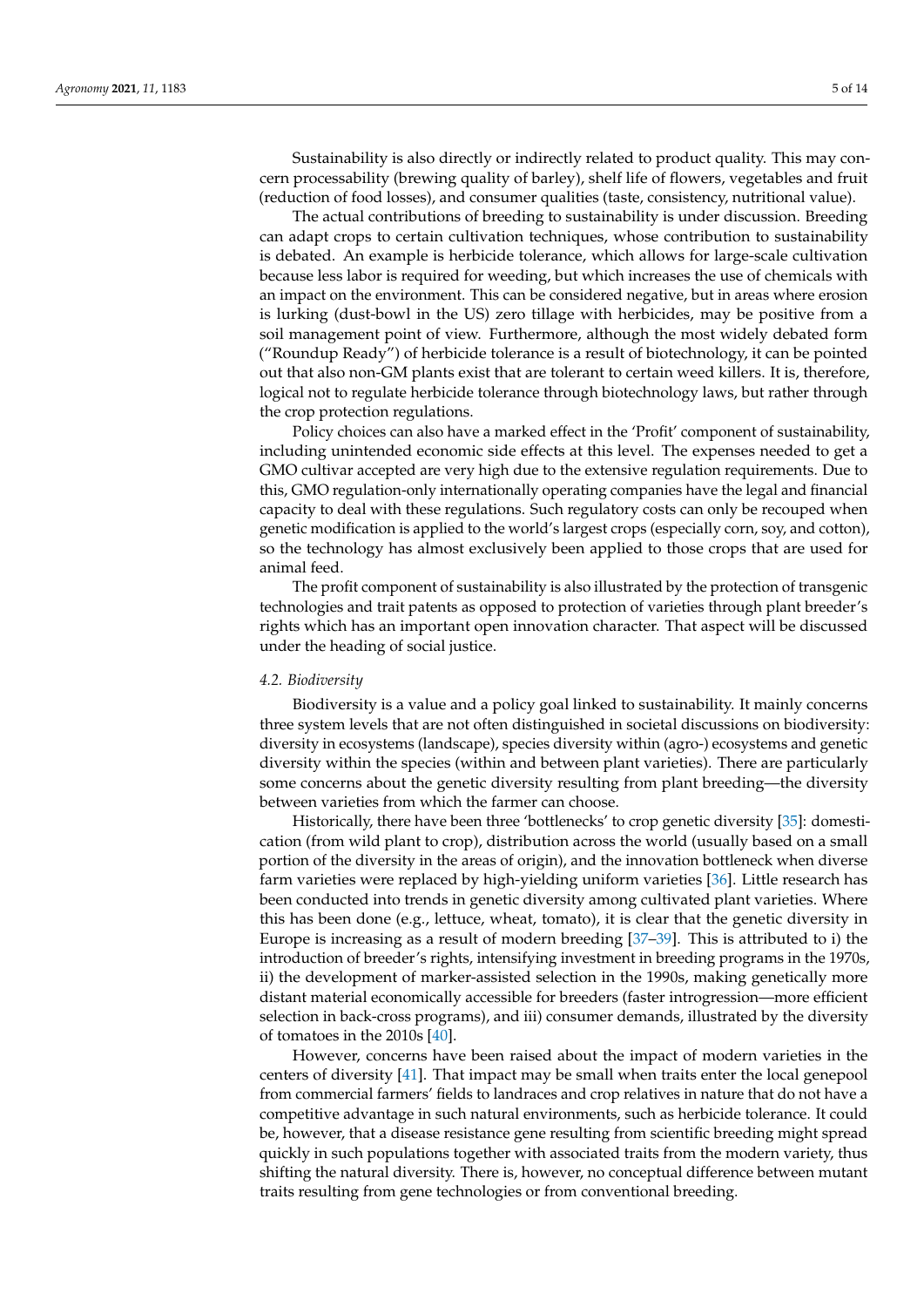Finally, for the genetic biodiversity level, it must be noted that breeders contribute to the conservation of genetic diversity in gene banks. Some gene banks are supported by private sector with monetary, but more often non-monetary contributions such as the multiplication and description of accessions. This Center for Genetic Resources in Wageningen thus saves a lot of labor and greenhouse space.

At the species diversity level in agro-ecosystems, breeding can in some cases increase the number of different crops grown in a certain area, for example through catch crops, the introduction of new (e.g., quinoa) crops or the (re-)introduction of crops, as is currently happening following European protein policy. Intensive breeding is needed to make European protein crops competitive with imported soy under current pricing. Breeding science also has a role to play in developing novel cultivation systems (e.g., strip cultivation), and enriching the microbiome in the soil. Plant breeding, therefore, plays a role in adapting crops to new—biodiverse—cultivation systems.

One aspect of biodiversity in which relatively little progress has been achieved is the breeding of genetically diverse varieties. Such diverse varieties can potentially provide a sustainability benefit at the field level. Genetically diverse farmers' varieties (landraces) disappeared during the time of agricultural mechanization and attempts in the 1970s to explicitly include diversity in 'multiline breeding' have been unsuccessful (wheat multiline TUMULT [\[42\]](#page-12-19)). Gene editing might speed up the development of such multiline varieties [\[36\]](#page-12-14). Today, a concept of evolutionary breeding is taking root in discussions about sustainable farming systems and local products. This idea intends to lead to genetically diverse populations rather than clearly identifiable varieties that are allowed to evolve in their particular location and (commonly organic or biodynamic) farming system [\[43\]](#page-12-20). The actors in this field commonly reject the use of gene editing [\[44\]](#page-12-21).

#### *4.3. Off-Target Effects*

When crossing plants to add a positive trait to a variety, it often happens that in the progeny, plants are found in which undesirable traits occur as well. In such cases, those plants are discarded in the selection process of breeding. This standard procedure of plant breeding, which also happens in plant domestication [\[45\]](#page-12-22) does not create a moral dilemma similar to those in, for example, horse breeding, where killing most of the offspring of a cross is ethically unacceptable. It should be added that as a rule, conventional undirected techniques, for example random mutagenesis, lead to many more side effects or an unintended (lucky) positives, than targeted mutagenesis via CRISPR Cas. Such off-targets resulting from gene edits will be discarded in the same way as in conventional breeding [\[46\]](#page-12-23).

It does happen, though, that certain intended goals come along with fewer ideal side effects that are connected. For example, cabbages such as Brussels sprouts that contain less glucosinolates (selected for a milder taste) are generally more susceptible to insect damage. In such cases it is up to the grower to balance (pest) risk and market opportunities of the tastier product.

Therefore, the discussion about such side effects in relation to gene editing are indeed very significant when applied to humans or animals, but the extension of concerns to plant breeding is not very logical. Discarding large numbers of plants in the breeding process at the most raises an economic, but not an ethical question.

#### *4.4. Social Justice*

A special type of side effects may be found in the field of social justice. New technologies not only have a direct effect on the crops and the growers, but they may also influence the context in which they are applied. Plant breeding has developed in an open innovation environment provided by plant breeder's rights. The 'breeder's exemption' allows anybody to freely use a protected variety for further breeding. This has supported a very diverse plant breeding sector.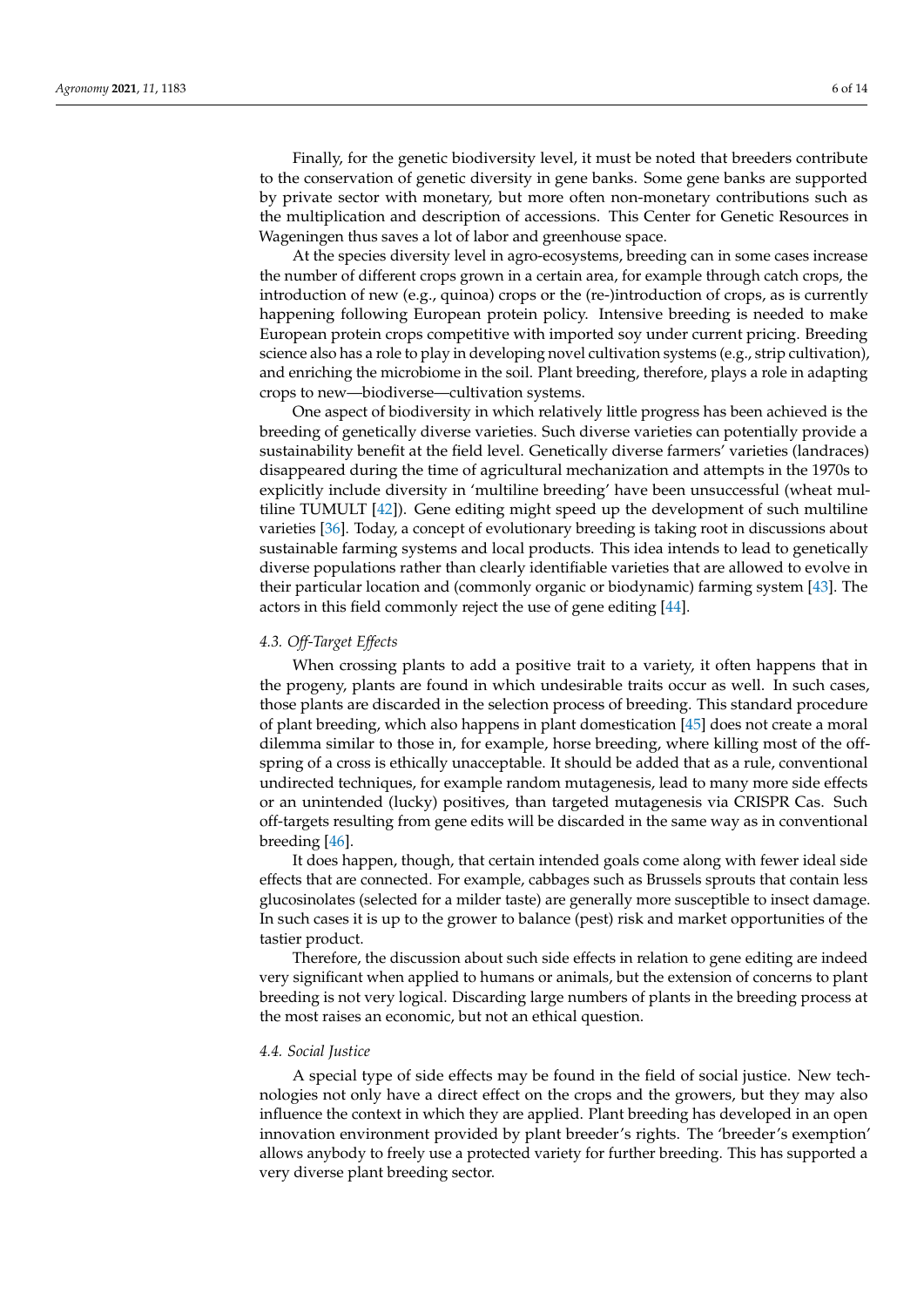During the period when plant biotechnology was emerging, a concentration in the seed sector took place, resulting in the establishment of large multinational companies that produce both GM-seeds and (the corresponding) crop protection chemicals. Along with the introduction of genetic modification, the patent system was introduced in the breeding sector, providing a much stronger right on both biotechnological methods and products (plants). As opposed the breeder's rights protected plant materials, a license is required to work with plants that include a patented trait. This has raised concern, at least in Europe, resulting in a restriction of the exclusive right of the patent holder (a 'limited breeder's exemption') in the Unitary Patent System. Furthermore, the European Patent Office decided that natural traits (products of essentially biological processes) are not patentable anymore. Next to these legal changes, FRAND (Fair, Reasonable and Non-Discriminatory) [\[47\]](#page-12-24) licensing conditions, which should prevent 'strategic' use of the right [\[48\]](#page-12-25), were established in the vegetable seeds sector and are debated elsewhere.

Intellectual Property Rights on plants had raised political debates since the 1980s leading in 2001 to the formulation of 'Farmers' Rights' [\[49\]](#page-12-26) and, more recently, to debates about including Digital Sequence Information in the definition of 'genetic resource'. As a consequence, these 'genetic resources' would fall under the national sovereign rights of the countries where the physical genetic resources originate [\[50\]](#page-12-27). These rights-based debates are rooted in aspects of social justice. They hinge on regulatory systems that are not directly focusing on plant biotechnology but do impact their application in practice.

#### Social Justice in Hindsight

It is relevant to consider the effects of the policy decisions on transgenesis (GMOs) in the 1990s when evaluating the potential social justice effects of the technological developments in gene editing in the 2020s.

- 1. The costs of the technique: Gene editing is technically simple and cheap to apply compared to transgenesis and is therefore potentially available to many breeders. "Service providers" have emerged to support smaller breeders and breeders of less commercial crops such as in floriculture, so that they do not have to invest in laboratories themselves.
- 2. Regulation of biological safety: it costs (estimates vary) some 100 million Euro to bring one new GMO trait into the global market. This includes administrative and research costs to develop safety dossiers. This is one of the major reasons why only the largest companies have become active in the GMO market. Similar regulation of gene editing is likely to have a similar effect.
- 3. Patents: whereas in the present European policy 'natural traits' of plants are not patentable, traits that have been created through technical means, such as products from gene editing, are protectable when they are sufficiently new, innovative and are usable, including gene edits. In addition a large number of process patents have been granted for the basic technology and for many further innovations/ applications in plant breeding. A breeder must find his way through that myriad of rights when he wants to use the technology, or to make a cross with an edited plant. The question is therefore whether such patents could bring about further shifts in the breeding sector, comparable to those following the introduction of transgenic GMOs.

#### **5. Ethical Considerations—Deontology**

Deontology is an ethical approach based on general principles and rules of conduct, commonly (but not always) set as norms. Here we mainly focus on rights (as legitimate moral claims and intrinsic value).

# *5.1. Rights*

For people, we recognize the Universal Declaration on Human Rights [\[50\]](#page-12-27); for farm animals, the Animal Welfare Councils in The Netherlands and the UK [\[51](#page-12-28)[,52\]](#page-13-0) defined "five freedoms":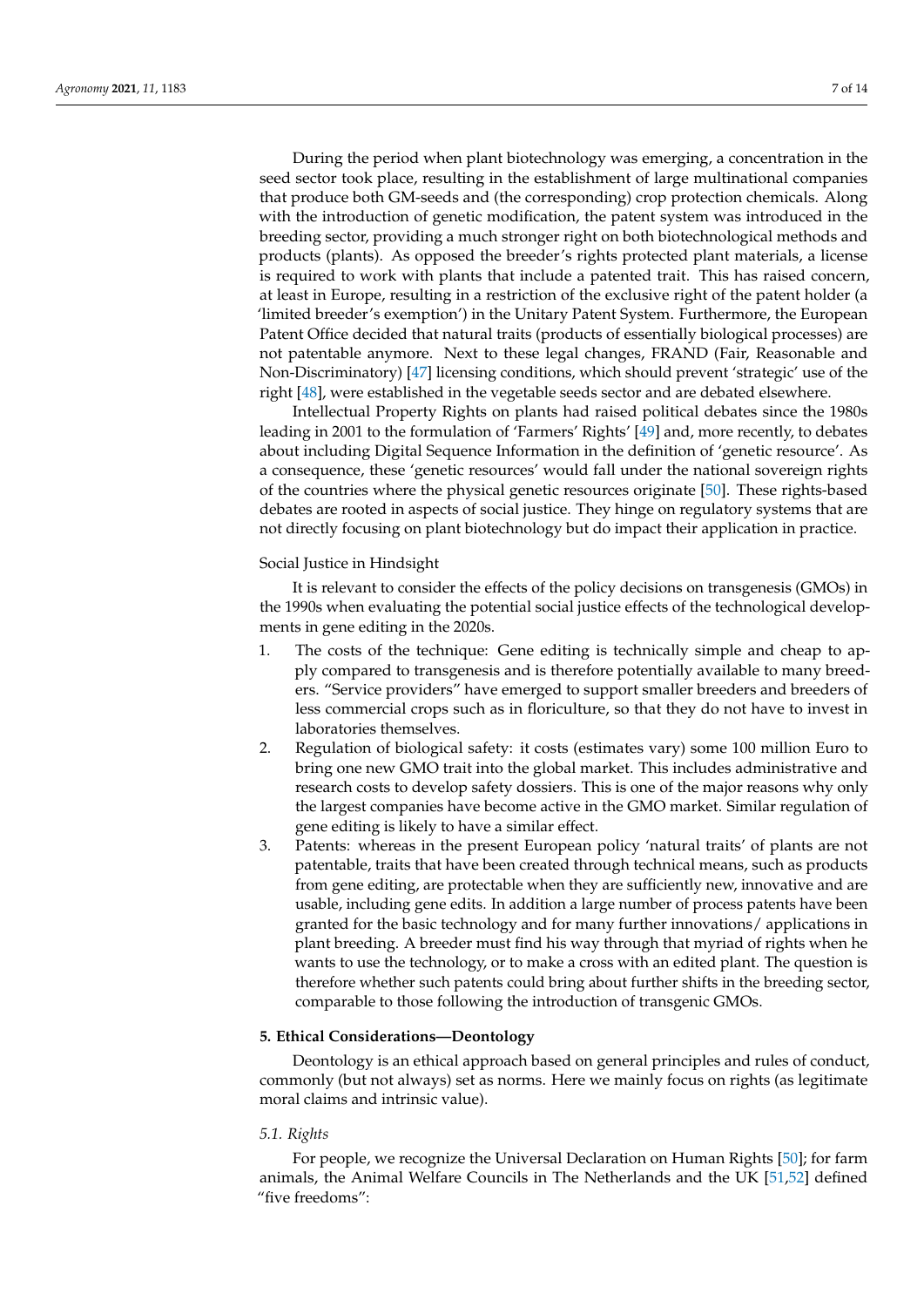- Freedom from hunger and thirst;
- Freedom from discomfort;
- Freedom from pain, injury, and disease;
- Freedom to express natural behavior;
- Freedom from fear and distress.

In light of these rights various ethical dilemmas are being discussed related to techniques in which biotechnology could reduce animal diseases, preventing the large-scale killing of day-chicks, or cause discomfort by increased growth of certain body parts (meat cattle races that cannot give birth naturally; too heavy chicken, breaking their legs).

Parallel analyses are possible in relation to plant breeding. Lammerts van Bueren and Struik arrive at the following rights of crop plants from their organic / biodynamic point of view [\[53\]](#page-13-1):

- (a) The right of the plant to fulfill its natural purpose and to be treated as an autonomous self-regulating being (integrity of life);
- (b) The right to complete the life cycle and to reproduce, given the agricultural ecology and the intrinsic biorhythms.
- (c) The right to co-evolve with human development, but with respect for natural reproductive barriers (genotypic integrity);
- (d) The right to be treated in such a way that the expression of the plant in form and function (phenotypic integrity) is consistent with the nature of the plant and human intentions.

These views have found little resonance in the scientific literature and in society outside (parts of) the organic sector. However, some of these do translate into the gene editing debate.

As regards (b) the right to complete the life cycle and to reproduce. This is not extended to the practice that many crops are harvested before they can reproduce (e.g., many vegetables) and others are grown because of their reproductive organs (grains) that are not used for reproduction. The argument was brought forward when a new principle (Genetic Use Restriction Technologies—GURTs) was applied to seed germination, resulting in crops whose grains could not germinate thus avoiding the reuse of farm-saved seed. This had the advantage for the seed company that the farmer has to buy fresh seeds for every cultivation cycle, and that possible cross fertilization with non-GM crops could be avoided. The resistance to this "Terminator Technology" has contributed to shelving it until now.

The same argument is used by a limited group within the organic sector to reject hybrids. Hybrids do produce offspring, but they is not genetically identical to the parents as with conventional varieties. Therefore, the plant can reproduce, but the plant variety cannot. Not accepting hybrids thus entails a broad interpretation of this right.

# *5.2. Genotypic Integrity*

Within the organic sector, the principle of intrinsic value of plants has explicitly taken hold in the concept of "integrity of the cell" (or of the DNA), which is directly linked to breeding. Here, not the properties of the plant, but the activity and the actor [\[43\]](#page-12-20) who directly intervenes in the cell and the DNA, creates the ethical issue.

From this point of view, a mutant that arises in nature (by cosmic radiation) is fully acceptable, but a plant with an identical DNA sequence that has arisen through human intervention (via targeted or random mutagenesis) is not. In this view, both transgenesis, cisgenesis and gene editing are incompatible with organic cultivation. Cytoplasmic male sterility resulting from cell fusion is also not acceptable, whereas such sterility found in nature is accepted, except for those that fundamentally reject the use of hybrids in which such traits are used. Doubling the ploidy level with natural colchicine (from the crocus— *Colchicum autumnale* L.) is permitted by some within the organic sector, but not when synthetic colchicine is used.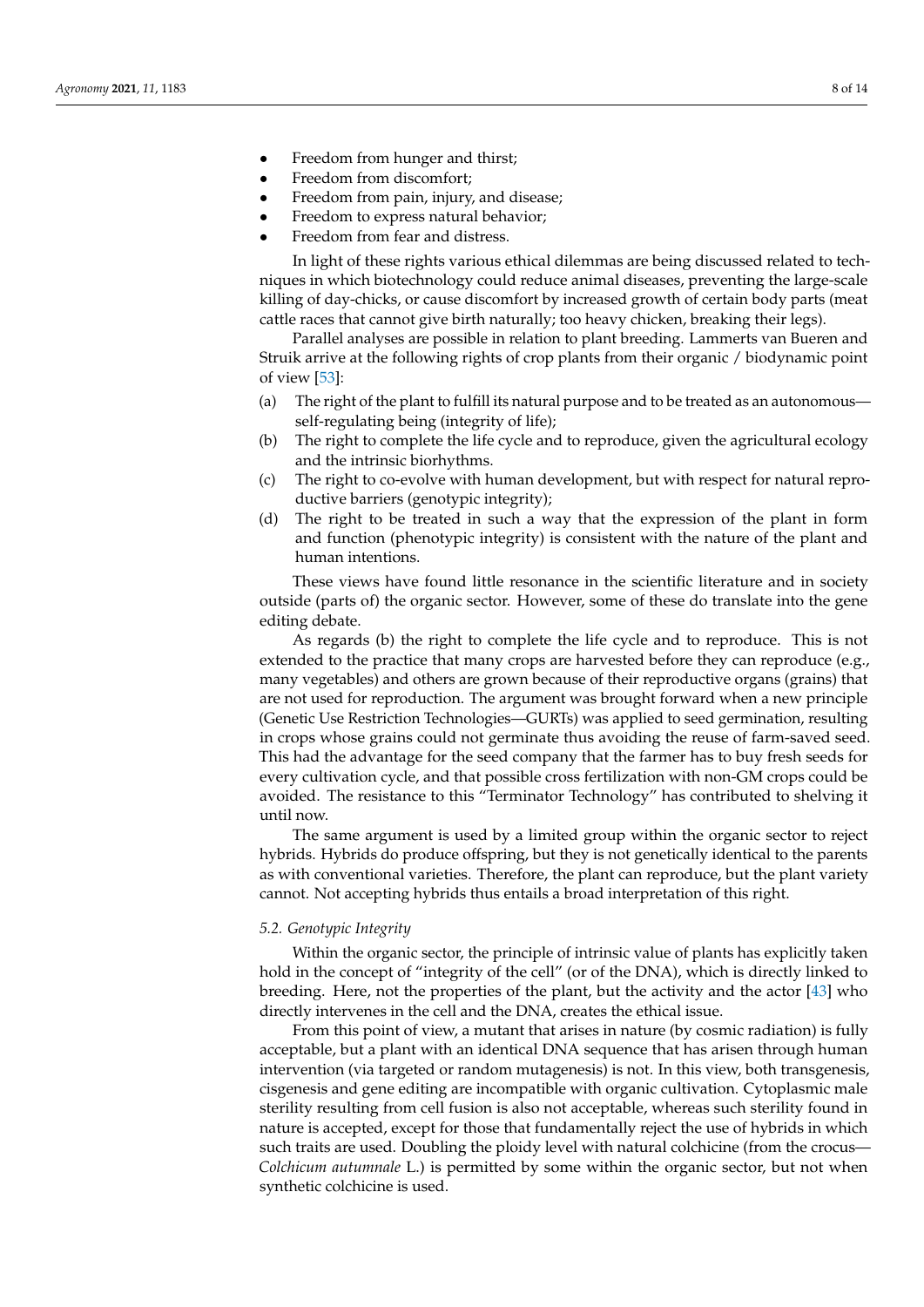For some techniques, their use can be demonstrated unambiguously in the resulting material (e.g., male sterility), for others this is not possible. For example, it is impossible to determine whether a modern variety has an (induced) mutant in its family tree when

the pedigree of a variety is not fully known. IFOAM is flexible about this: where it is known that such a mutation is in the variety, it is recommended not to use the variety, but extensive research into the pedigree is not considered necessary. The Biodynamic sector (Demeter) is also flexible about hybrids—these are not accepted in cereals, but vegetable hybrids are when insufficient good open-pollinated varieties are available [\[54\]](#page-13-2).

## *5.3. Phenotypic Integrity*

Phenotypic integrity is understood as a plant with the form and function corresponding to the nature of the plant. Discussion may arise when plants are used for the production of new (raw) materials for the biobased economy. Would the production of inositol in sugar beet, or pharmaceuticals in tobacco or banana compromise a phenotypical violation of integrity? Or does the production of rubber in Russian dandelion by Keygene [\[55\]](#page-13-3) also fall under it, although it mainly concerns increasing the natural contents of these substances through breeding? Phenotypic integrity in a stricter sense poses major problems though. Our crops do hardly ever resemble the wild relatives from which they originate in form and function (just as a dachshund does not look like a wolf). It is not always clear where the boundary is set in the discussion about phenotypic integrity and its translation into plant rights as discussed earlier.

# *5.4. Intrinsic Value*

In breeding, as in cultivation, we do things with plants in the interest of people. Especially since the Enlightenment, domestic animals and crops have primarily been assigned a utility value. Since the 19th century the awareness has slowly grown that an animal not only has a utility value but also an intrinsic value, meaning a value in itself apart from a possible utility for humans. In 1981 this concept was included in various Animals and Flora and Fauna Acts. In plant breeding and crop production, this recognition has not led to a recognition of the general protection of such values of cultivated plants though.

A corollary of this concept is the question as to when the intrinsic value of the individual is affected by a technique. Related to this is the concept of the integrity of the species. Notably from the philosophical perspective that nature is seen as creation, and that the order in living nature goes back to the creation of organisms "after their kind", an objection can be made to crossing species barriers. This view leads to the rejection of transgenesis in which functional properties of some organism (often a completely different species) are transferred to the plant with technical aids. In higher animals, the species concept is largely based on the inability to produce fertile offspring (e.g., mules), but that distinction is not as clear in the plant world. Related species can sometimes cross in nature or with minimal assistance (e.g., a bridge cross). This is used in conventional breeding to transfer useful properties between related species (e.g., clubroot resistance in cabbage (Brassica oleracea), originating from turnips (Brassica rapa). In the discussion about breeding methods, this concept is therefore mainly understood to mean the combination of (properties of) organisms that cannot cross.

Although transgenesis is rejected, cisgenesis may be accepted in this world view, since involves the transfer of functional genes between crossable species using biotechnology. Targeted mutagenesis would then also be acceptable, illustrated by the Dutch Government position stating The Netherlands support the application of techniques such as CRISPR Cas9, "provided that species boundaries are not crossed" [\[56\]](#page-13-4). The 2021 report by the European Commission on 'Novel Genomic Techniques' [\[57\]](#page-13-5) also combines discussions of both cisgenesis and gene editing techniques. This is, however, mainly on the basis of safety rather than explicit ethical considerations.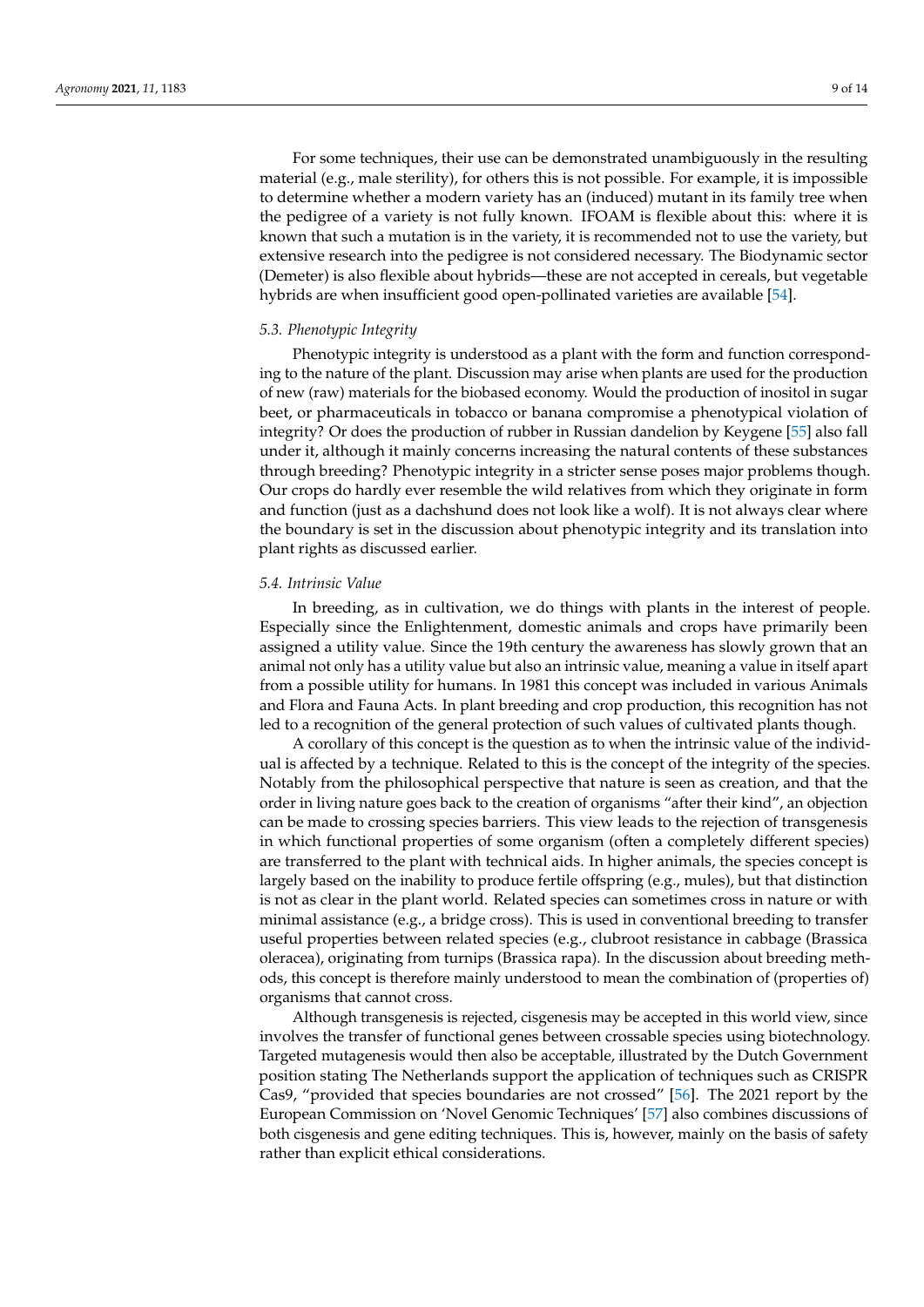# **6. Ethical Considerations—Virtue Ethics**

Virtue ethics is a philosophical-ethical approach that answers the question: how should I live a (ethically) good life? This answer is formulated in terms of virtues, destiny (telos) and happiness, expressing virtues such as caring, responsibility, persistence, integrity. Related to plant breeding, virtue ethics indicates that the breeder has a moral responsibility and the result of his/her work will benefit others that need it.

## *6.1. Moral Responsibility and Principles*

The starting point here is therefore that breeders, but also the parties in the value chain using the breeder's products have a (moral) responsibility that is not fulfilled by only adhering to regulations, but that requires behavior characterized by virtues. This can occur at an individual level, but also through sectoral action directives, such as sustainability labels. Taking corporate responsibility may concern environmental (Planet) but also social (People) matters such as child labor and living wages in production countries. The OECD has defined voluntary principles [\[58\]](#page-13-6), but debates are ongoing to move from a soft-law approach [\[59\]](#page-13-7) toward regulating at least the companies' due diligence in implementing such responsibilities [\[60](#page-13-8)[,61\]](#page-13-9) (If principles are established in regulations, virtues ethics has transitioned to deontology and law. However, to habitually observe such principles the professionals and the organizations and companies involved need to embody the corresponding virtues. Therefore, a regulation of biotechnology will only work well if attention is paid to these virtues). The organic sectors add additional moral principles and the corresponding virtues. Certain matters have been laid down in regulations, such as limiting chemical crop protection and chemical fertilizers, and rejection of regulated genetically modified crops (transgenics). In addition, specific parts of the sector have imposed additional restrictions, partly depending on the philosophy adhered to by the specific chain (such as biodynamic).

#### *6.2. Transparency*

Transparency in value chains can be considered a way to express care and professionalism of the actors. Transparency can help consumers to choose in two distinct ways: labeling and broader quality marks. Health related product qualities are commonly printed on labels, such as content (lipids, carbohydrates, and additives) of processed products, and information regarding allergens. Information about how the product was produced are commonly left to private quality marks, such as environmental (Utz / Rainforest Alliance for coffee); or social (Fair Trade, Slave-free) aspects of sustainability. Several marks combine aspects of both.

#### 6.2.1. Moral Responsibility of the Breeder

The breeder has the moral responsibility to inform the customers about the breeding methods used to create new varieties when asked. It is up to these customers whether and how to transfer that information down the value chain to finally reach consumers. This can be done through public databases or simply by informing customers that are part of a particular value chain about which varieties they can (and which cannot) use. Since different value chains may have very detailed wishes, which may even change over time, the latter mechanism would likely be most future-proof.

In such transparency measures, there always needs to be a disclaimer. A breeder cannot know all the breeding methods used to develop the parent materials that he uses to develop new varieties, when such materials originate from a country where editing is not regulated, or when edits have entered natural populations by crossing. Given that edits are currently scientific novelties that are published (and/or patented), this issue is not likely to emerge on a large scale. However, if editing becomes a household breeding method around the world, the extent of breeder's responsibility will become an issue. Since it cannot be assessed by testing the materials whether a plant was edited or whether the trait is a natural mutant, full guarantees cannot be given  $[62]$ . That is the case for techniques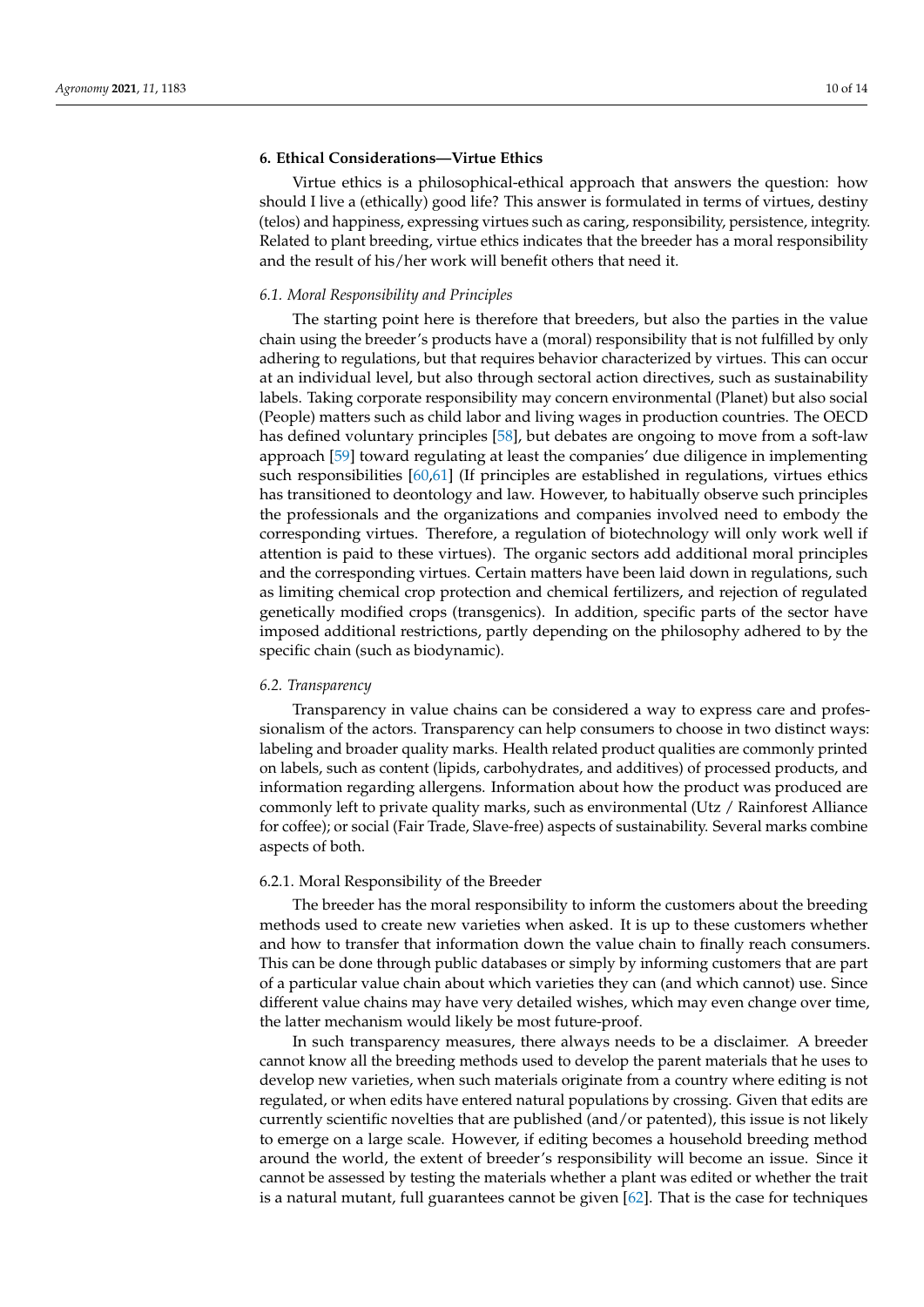such as mutagenesis through irradiation (in large-scale use since the 1950s) but also for gene editing. A breeder can be asked, however, to disclose the methods he used himself. Such transparency by the breeder and seed supplier may be translated in the value chains in different ways.

# 6.2.2. Labels on Consumer Products

Product labels would create the ultimate opportunities for consumers to choose among products. There are some challenges though with product labeling when it comes to breeding methods. As indicated above, several groups in society may accept different methods and not others. Those rejecting crossing species barriers only are served by the GMO-label for transgenics; others may reject hybrids, mutagenesis, gene editing or a combination of those; yet others may particularly reject herbicide tolerance irrespective of the breeding methods. Accommodating these different wishes on product labels could theoretically be done using modern tracking and tracing systems (blockchain) and QRcodes on both processed and fresh products. However, presenting on every product all breeding methods that have been used, puts a significant strain on processors (how to label a frozen pizza?) and the consumer (should he know the differences between TALEN, ODM, CRISPR Cas and CRISPR cpf, etc.)? That strain translates into higher costs for consumers which in itself may become an ethical issue in itself. So the question is to what extent such extensive information would be both possible and desirable?

#### 6.2.3. Quality Marks

Similar to complex sustainability components, quality marks may strike a deal between clarity and simplicity for the consumer. Since organic label secures freedom from regulated GMO (next to the agronomic rules), the Biodynamic label puts additional restrictions with regard to breeding methods. It could well be that if there would be a particular consumer demand of products that are not made with gene editing, several existing brands may take it up in their certification schemes, or new marks may arise in the market.

#### 6.2.4. Role of Government

Some decades ago government in several countries codified an obligatory GMOlabel. In Europe, that label has not included so-called non-regulated GMOs such as products of mutation breeding and cell fusion. With the emergence of gene editing the regulator is challenged to decide whether such products should fall under the GMO-label; whether a new label is to be introduced or whether gene editing should not fall under a regulated label. The European Group on Ethics [\[30\]](#page-12-8) considers that since a gene edit can often not be assessed in a final product, and since breeding used materials from different jurisdictions, an obligatory labeling requirement cannot be implemented. Hence, other means need to be designed to secure a freedom of choice for consumers, for example through inclusion in the organic label, and/or the creation of other private labels. Whatever the system, there will have to be a disclaimer. The same is likely to be the case with future technological developments.

# **7. Conclusions**

Various considerations play a role when assessing the ethics around gene editing depending on the different inroads are taken. From a utilitarian/consequentialist point of view the expected positive contributions to environmental sustainability with regard to biodiversity and the need to reduce chemical crop protection and adapt crops to climate change appear significant. Gene editing and cis-genesis are primarily an accelerator toward such societal goals. Questions with regard to socio-economic aspects of sustainability point at avoiding overly expensive risk assessments and restrictive use of the patent system.

At the level of deontology, groups in society may oppose crossing species barriers or reject certain plant breeding methods based on views on integrity of the DNA, the cell, or the plant. Such aspects appear to weigh much more on applications of gene editing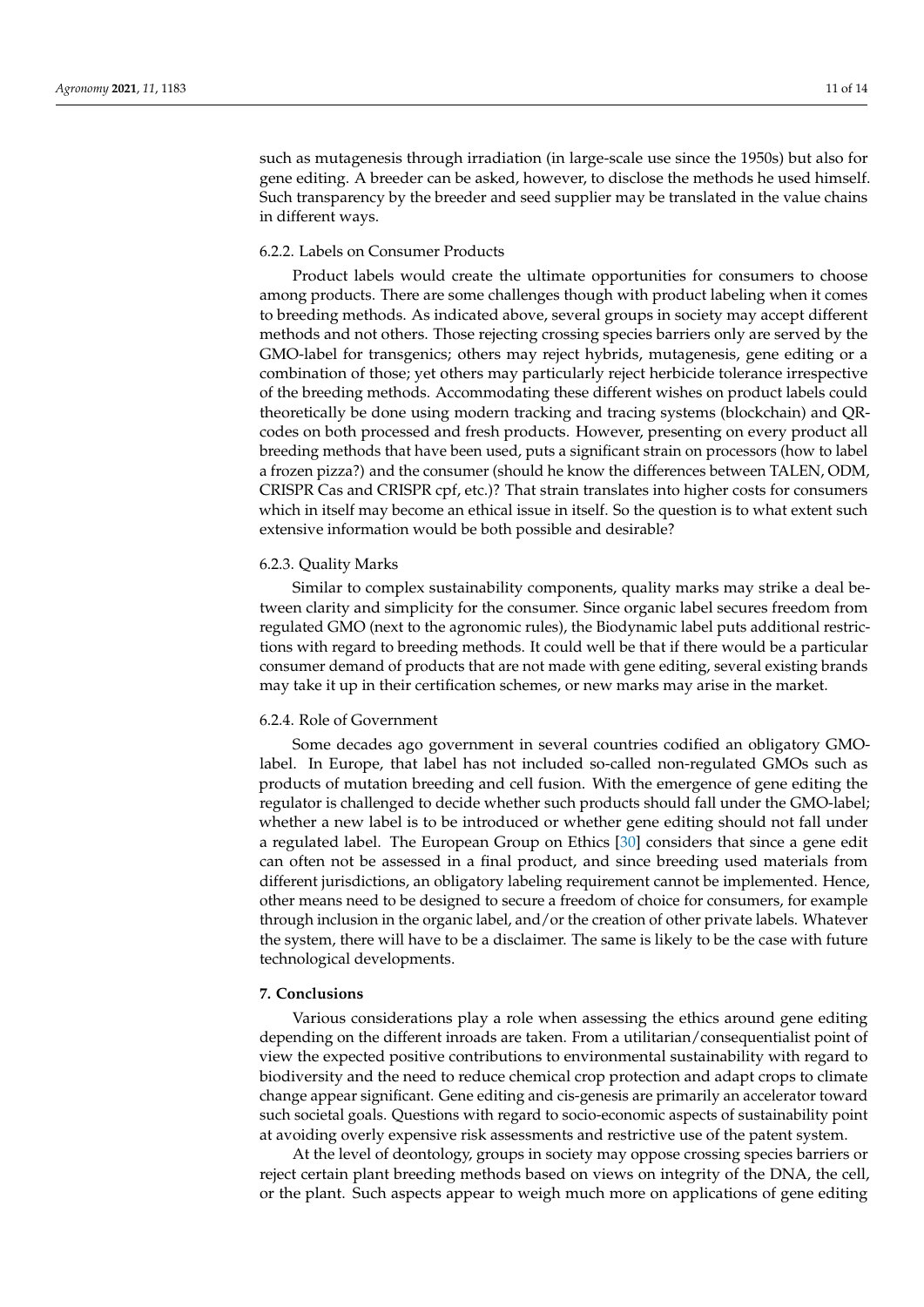in the germline of animals and humans. Analysis from the perspective of virtue ethics point particularly at moral responsibilities of the breeder and chain partners with regard to transparency. There is some logic to transfer such transparency to the consumer through quality marks rather than obligatory product labeling. In both cases, technical limitations have to be taken into account.

**Author Contributions:** This paper does not contain empirital research. For the whole paper both authors are responsible. For the parts on plant breeding technologies and developments: N.L.; for the ethical parts: H.J. All authors have read and agreed to the published version of the manuscript.

**Funding:** This research received no external funding.

**Institutional Review Board Statement:** Not applicable.

**Informed Consent Statement:** Not applicable.

**Data Availability Statement:** Not applicable.

**Conflicts of Interest:** The authors declare no conflict of interest.

## **References**

- <span id="page-11-0"></span>1. Brom, F.W.A.; Meijboom, F.L.B.; Zwart, H.A.E.; Hilhorst, M.T. *Een integraal maatschappelijk-ethisch toetsingskader als morele opdracht (An Integrated Societal-Ethical Assessment Framework for Biotechnological Developments)*; Committee on Genetic Modification (COGEM): Bilthoven, The Netherlands, 2002. Available online: [https//cogem.net/app/uploads/2019/07/Rapport\\_Brom\\_IMET.](https//cogem.net/app/uploads/2019/07/Rapport_Brom_IMET.pdf) [pdf](https//cogem.net/app/uploads/2019/07/Rapport_Brom_IMET.pdf) (accessed on 6 April 2021). (In Dutch)
- <span id="page-11-1"></span>2. Mepham, B. A frame work for the ethical analysis of novel foods: The ethical matrix. *J. Agric. Environ. Ethics* **2000**, *12*, 165–176. [\[CrossRef\]](http://doi.org/10.1023/A:1009542714497)
- <span id="page-11-2"></span>3. Mepham, B.; Kaiser, M.; Thorstensen, E.; Tomkins, S.; Millar, K. *Ethical Matrix Manual*; LEI (WUR): The Hague, The Netherlands, 2006; Available online: <https://www.researchgate.net/publication/254833030> (accessed on 7 June 2021).
- <span id="page-11-3"></span>4. Mooney, P.R. *Seeds of the Earth, a Private or Public Resource?* InterPares: Ottawa, ON, Canada, 1979.
- <span id="page-11-4"></span>5. Jochemsen, H.; Rademaker, C.J. Food Systems: How Can the Normative Practice Approach Help toward a Just and Sustainable Food System? In *The Normative Nature of Social Practices and Ethics in Professional Environments; de Vries, M.J., Jochemsen, H., Eds.;* IGI Global: Hershey, PA, USA, 2019; pp. 134–163.
- <span id="page-11-5"></span>6. Etisk Råd. Genmodifikation og Klimaforandringer. 2019. Available online: [http://www.etiskraad.dk/etiske-temaer/natur](http://www.etiskraad.dk/etiske-temaer/natur-klima-og-foedevarer/undervisning-til-gymnasieskolen/gmo/introduction)[klima-og-foedevarer/undervisning-til-gymnasieskolen/gmo/introduction](http://www.etiskraad.dk/etiske-temaer/natur-klima-og-foedevarer/undervisning-til-gymnasieskolen/gmo/introduction) (accessed on 7 June 2021).
- <span id="page-11-6"></span>7. Zársky, V.; Tupý, A. Missed anniversary: 300 years after Rudolf Jacob Camerarius' "De sexu plantarum epistola". *J. Sex. Plant Reprod.* **1995**, *8*, 375. [\[CrossRef\]](http://doi.org/10.1007/BF00243206)
- <span id="page-11-7"></span>8. De Vries, H. Sur la loi de disjonction des hybrides. *CR Acad. Sci.* **1900**, *130*, 845–847.
- <span id="page-11-8"></span>9. De Vries, H. Das Spaltungsgesetz der Bastarde. *Ber. Dtsch. Bot Ges.* **1900**, *18*, 83–90.
- <span id="page-11-9"></span>10. Watson, J.D.; Crick, F.H.C. A structure for deoxyribose nucleic acid. *Nature* **1953**, *171*, 737–738. [\[CrossRef\]](http://doi.org/10.1038/171737a0) [\[PubMed\]](http://www.ncbi.nlm.nih.gov/pubmed/13054692)
- <span id="page-11-10"></span>11. Louwaars, N.; Burgaud, F. Variety Registration: The Evolution of Registration Systems with a Special Emphasis on Agrobiodiversity Conservation. In *Farmers' Crop Varieties and Farmers' Rights—Challenges in Taxonomy and Law*; Halewood, M., Ed.; Earthscan: London, UK, 2016; Chapter 6.
- <span id="page-11-11"></span>12. Duvick, D.N. Biotechnology in the 1930s: The development of hybrid maize. *Nat. Rev. Genet.* **2001**, *2*, 69–74. [\[CrossRef\]](http://doi.org/10.1038/35047587)
- <span id="page-11-12"></span>13. Stadler, L.J. Genetic effects of X-rays in barley. *Proc. Natl. Acad. Sci. USA* **1928**, *88*, 186–187.
- <span id="page-11-13"></span>14. Kharwal, M.C. A brief history of plant mutagenesis. In *Plant Mutation Breeding and Biotechnology*; Shu, Q.Y., Forter, B.P., Nakagawa, H., Eds.; CABI: Wallingford, UK; FAO: Rome, Italy, 2012; pp. 21–46.
- <span id="page-11-14"></span>15. Eigsti, O.J. A Cytological Study of Colchicine Effects in the Induction of Polyploidy in Plants. *Proc. Natl. Acad. Sci. USA* **1938**, *24*, 56–63. [\[CrossRef\]](http://doi.org/10.1073/pnas.24.2.56)
- <span id="page-11-15"></span>16. Auerbach, C.; Robson, J.M. Production of mutations by allyl-isothiocyanate. *Nature* **1944**, *154*, 81. [\[CrossRef\]](http://doi.org/10.1038/154081a0)
- <span id="page-11-16"></span>17. Nitsch, J.P. Growth and development in vitro of excised ovaries. *Am. J. Bot.* **1951**, *38*, 556–576. [\[CrossRef\]](http://doi.org/10.1002/j.1537-2197.1951.tb14860.x)
- <span id="page-11-17"></span>18. Carlsen, P.S.; Smith, H.H.; Dearing, R.D. Parasexual interspecific plant hybridization. *Proc. Natl. Acad. Sci. USA* **1972**, *69*, 2292–2294. [\[CrossRef\]](http://doi.org/10.1073/pnas.69.8.2292)
- <span id="page-11-18"></span>19. Herrera-Estrella, L.; Depicker, A.; Van Montagu, M.; Schell, J. Expression of chimaeric genes transferred into plant cells using a Ti-plasmid-derived vector. *Nature* **1983**, *303*, 209–213. [\[CrossRef\]](http://doi.org/10.1038/303209a0)
- <span id="page-11-19"></span>20. Jacobsen, E.; Schouten, H.J. Cisgenesis strongly improves introgression breeding and induced translocation breeding of plants. *Trends Biotechnol.* **2007**, *25*, 219–223. [\[CrossRef\]](http://doi.org/10.1016/j.tibtech.2007.03.008)
- <span id="page-11-20"></span>21. Shukla, V.K.; Doyon, Y.; Miller, J.C.; DeKelver, R.C.; Moehle, E.A.; Worden, S.E.; Mitchell, J.C.; Arnold, N.L.; Gopalan, S.; Meng, X.; et al. Precise genome modification in the crop species *Zea mays* using zinc-finger nucleases. *Nature* **2009**, *459*, 437–441. [\[CrossRef\]](http://doi.org/10.1038/nature07992) [\[PubMed\]](http://www.ncbi.nlm.nih.gov/pubmed/19404259)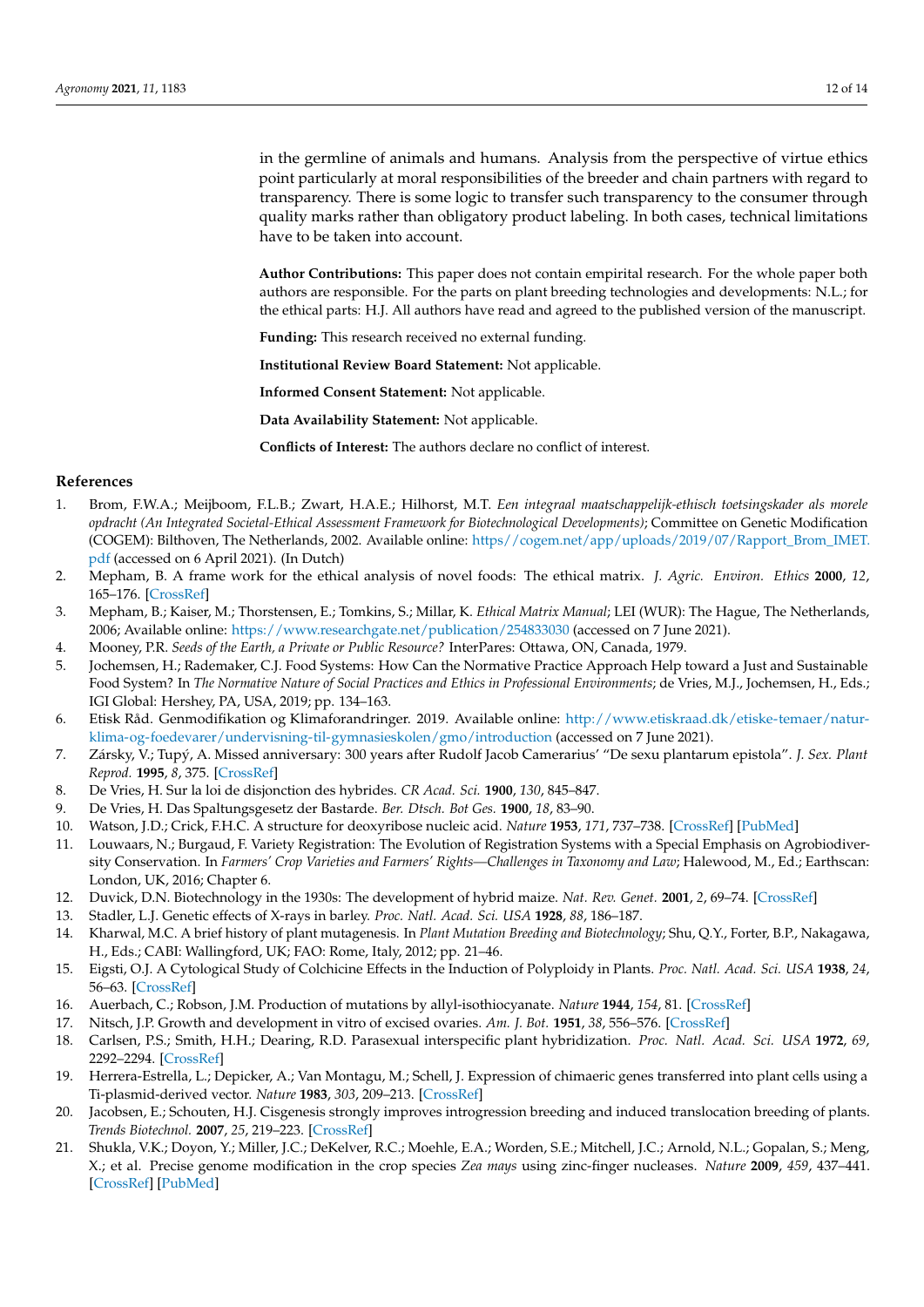- <span id="page-12-0"></span>22. Jinek, M.; Chylinski, K.; Fonfara, I.; Hajer, M.; Doudna, J.A.; Charpentier, E.A. Programmable Dual-RNA–Guided DNA Endonuclease in Adaptive Bacterial Immunity. *Science* **2012**, *337*, 816–821. [\[CrossRef\]](http://doi.org/10.1126/science.1225829)
- <span id="page-12-1"></span>23. Nilsson, H.H. *Einige Kurze Notizen über die Schwedische Pflanzen-Veredlung zu Svalöf*; Skanska Lithografiska Aktienblaget: Malmö, Sweden, 1898.
- <span id="page-12-2"></span>24. Fisher, R.A. On the "Probable Error" of a Coefficient of Correlation Deduced from a Small Sample. *Metron* **1921**, *1*, 3–32.
- <span id="page-12-3"></span>25. Murashige, T.; Skoog, F. A Revised Medium for Rapid Growth and Bio Assays with Tobacco Tissue Cultures. *Physiol. Plant.* **1962**, *15*, 473–497. [\[CrossRef\]](http://doi.org/10.1111/j.1399-3054.1962.tb08052.x)
- <span id="page-12-4"></span>26. Kasha, K.J. Haploids in higher plants: Advances and potential. In Proceedings of the First International Symposium, Guelph, ON, Canada, 10–14 June 1974.
- <span id="page-12-5"></span>27. Paterson, A.H.; Lander, E.S.; Hewitt, J.D.; Peterson, S.; Lincoln, S.E.; Tanksley, S.D. Resolution of quantitative traits into complete Linkage map of restriction fragment length polymorphisms. *Nature* **1988**, *335*, 721–726. [\[CrossRef\]](http://doi.org/10.1038/335721a0) [\[PubMed\]](http://www.ncbi.nlm.nih.gov/pubmed/2902517)
- <span id="page-12-6"></span>28. Nakaya, A.; Isobe, S.N. Will genomic selection be a practical method for plant breeding? *Ann. Bot.* **2012**, *110*, 1303–1316. [\[CrossRef\]](http://doi.org/10.1093/aob/mcs109)
- <span id="page-12-7"></span>29. Greenpeace International. 'Smart Breeding': Biotechnology Innovation That Looks to the Future But Delivers Today. Available online: <https://greenpeace.org/usa/news/smart-breeding-biotechnology-innovation/> (accessed on 10 May 2021).
- <span id="page-12-8"></span>30. European Group on Ethics in Science and New Technologies. *Opinion on Ethics on Genome Editing*; Opinion No. 32; European Commission: Brussels, Belgium, 2021; 110p. [\[CrossRef\]](http://doi.org/10.2777/659034)
- <span id="page-12-9"></span>31. Jochemsen, H. *Toetsen en Begrenzen (Testing and Limiting: An Ethical and Political Assessment of Modern Biotechnology)*; Jochemsen, H., Ed.; Scientific Institute ChristenUnie: Amersfoort, The Netherlands, 2000.
- <span id="page-12-10"></span>32. Jochemsen, H. An Ethical Assessment of Cisgenesis in Breeding Late Blight Resistant Potato. *Potato Res.* **2008**, *51*, 59–73. [\[CrossRef\]](http://doi.org/10.1007/s11540-008-9090-5)
- <span id="page-12-11"></span>33. Wickell, D.A.; Li, F.-W. On the evolutionary significance of horizontal gene transfers in plants. *New Physiol.* **2019**, *225*, 113–117. [\[CrossRef\]](http://doi.org/10.1111/nph.16022)
- <span id="page-12-12"></span>34. Sustainable Development. Available online: [https://sustainabledevelopment.un.org/content/documents/5987our-common](https://sustainabledevelopment.un.org/content/documents/5987our-common-future.pdf)[future.pdf](https://sustainabledevelopment.un.org/content/documents/5987our-common-future.pdf) (accessed on 10 May 2021).
- <span id="page-12-13"></span>35. Tanksley, S.D.; McCouch, S.R. Seed banks and molecular maps: Unlocking genetic potential from the wild. *Science* **1997**, *277*, 1063–1066. [\[CrossRef\]](http://doi.org/10.1126/science.277.5329.1063) [\[PubMed\]](http://www.ncbi.nlm.nih.gov/pubmed/9262467)
- <span id="page-12-14"></span>36. Louwaars, N.P. Plant Breeding and diversity a troubled relationship? *Euphytica* **2018**, *214*, 114. [\[CrossRef\]](http://doi.org/10.1007/s10681-018-2192-5) [\[PubMed\]](http://www.ncbi.nlm.nih.gov/pubmed/30996394)
- <span id="page-12-15"></span>37. Van de Wouw, M.; van Hintum, T.; Kik, C.; van Treuren, R.; Visser, B. Genetic diversity trends in twentieth century crop cultivars: A meta-analysis. *Theor. Appl. Genet.* **2010**, *120*, 1241–1252. [\[CrossRef\]](http://doi.org/10.1007/s00122-009-1252-6) [\[PubMed\]](http://www.ncbi.nlm.nih.gov/pubmed/20054521)
- 38. Van de Wouw, M.; van Treuren, R.; van Hintum, T. A historical analysis of diversity trends in French and Dutch lettuce cultivars. *Euphytica* **2013**, *190*, 229–239. [\[CrossRef\]](http://doi.org/10.1007/s10681-012-0811-0)
- <span id="page-12-16"></span>39. LeBuanec, B. La diversité génétique en agriculture. In *Idées Reçus en Agriculture; Parole à La Science*; Regnault-Roger, C., Ed.; Presses des Mines, Académie d'Agriculture de France: Paris, France, 2018; pp. 169–186.
- <span id="page-12-17"></span>40. Schouten, H.J.; Tikunov, Y.; Verkerke, W.; Finkers, R.; Bovy, A.; Bai, Y.; Visser, R.G.F. Breeding Has Increased the Diversity of Cultivated Tomato in The Netherlands. *Front. Plant Sci.* **2019**, *10*, 1606. [\[CrossRef\]](http://doi.org/10.3389/fpls.2019.01606) [\[PubMed\]](http://www.ncbi.nlm.nih.gov/pubmed/31921253)
- <span id="page-12-18"></span>41. Quist, D.; Chapela, I.H. Transgenic DNA introgressed into traditional maizelandraces in Oaxaca, Mexico. *Nature* **2001**, *414*, 541–543. [\[CrossRef\]](http://doi.org/10.1038/35107068)
- <span id="page-12-19"></span>42. Groenewegen, L.J.M. Multilines as a tool in breeding for reliable yields. *Cereal Res. Commun.* **1977**, *5*, 124–132.
- <span id="page-12-20"></span>43. Döring, T.F.; Knapp, S.; Kovacs, G.; Murphy, K.; Wolfe, M.S. Evolutionary Plant Breeding in Cereals—Into a New Era. *Sustainability* **2011**, *3*, 1944–1971. [\[CrossRef\]](http://doi.org/10.3390/su3101944)
- <span id="page-12-21"></span>44. IFOAM. Organics International. In *Compatibility of Breeding Techniques in Organic Systems*; Position Paper; IFOAM: Bonn, Germany, 2017; p. 20. Available online: [https://www.ifoam.bio/sites/default/files/2020-03/Breeding\\_position\\_paper\\_v01\\_web\\_0.pdf](https://www.ifoam.bio/sites/default/files/2020-03/Breeding_position_paper_v01_web_0.pdf) (accessed on 10 May 2021).
- <span id="page-12-22"></span>45. Moreira, X.; Abdala-Roberts, L.; Gols, R.; Francisca, M. Plant domestication decreases both constitutive and induced chemical defences by direct selection against defensive traits. *Sci. Rep.* **2018**, *8*, 12678. [\[CrossRef\]](http://doi.org/10.1038/s41598-018-31041-0)
- <span id="page-12-23"></span>46. Louwaars, N. Food Safety and Plant Breeding; why are there no problems in practice? In *The Functional Field of Food Law*; Urazbaeva, A., Szajkowska, A., Wernaart, B., Tilkin Franssens, N., Spirovska Vaskoska, R., Eds.; European Institute of Food Law Series; Wageningen Academic Press: Wageningen, The Netherlands, 2019; Chapter 5; Volume 11, pp. 89–101.
- <span id="page-12-24"></span>47. Li, B.C. The Global Convergence of FRAND Licensing Practices: Towards "interoperable" legal standards. *Berkeley Technol. Law J.* **2016**, *31*, 429–465. [\[CrossRef\]](http://doi.org/10.15779/Z380Z7J)
- <span id="page-12-25"></span>48. Kock, M.A.; Have, F.T. The 'International Licensing Platform—Vegetables': A Prototype of a Patent Clearing House in the Life Science Industry. *J. Intellect. Prop. Law Pract.* **2016**, *11*, 496–515. [\[CrossRef\]](http://doi.org/10.1093/jiplp/jpw073)
- <span id="page-12-26"></span>49. FAO. *The International Treaty on Plant Genetic Resources for Food and Agriculture*; FAO: Rome, Italy, 2009.
- <span id="page-12-27"></span>50. CGIAR. *Potential Implications of the Use of Digital Sequence Information on Genetic Resources for the Three Objectives of the Convention on Biological Diversity: A Submission from CGIAR to the Secretary of the Convention on Biological Diversity*; CGIAR: Montpellier, France, 2017; 34p, Available online: <www.cbd.int/abs/DSI-views/CGIAR-DSI-en.pdf> (accessed on 7 June 2021).
- <span id="page-12-28"></span>51. UN. Universal Declaration on Human Rights. 1948. Available online: [https://www.un.org/en/about-us/universal-declaration](https://www.un.org/en/about-us/universal-declaration-of-human-rights)[of-human-rights](https://www.un.org/en/about-us/universal-declaration-of-human-rights) (accessed on 10 April 2021).